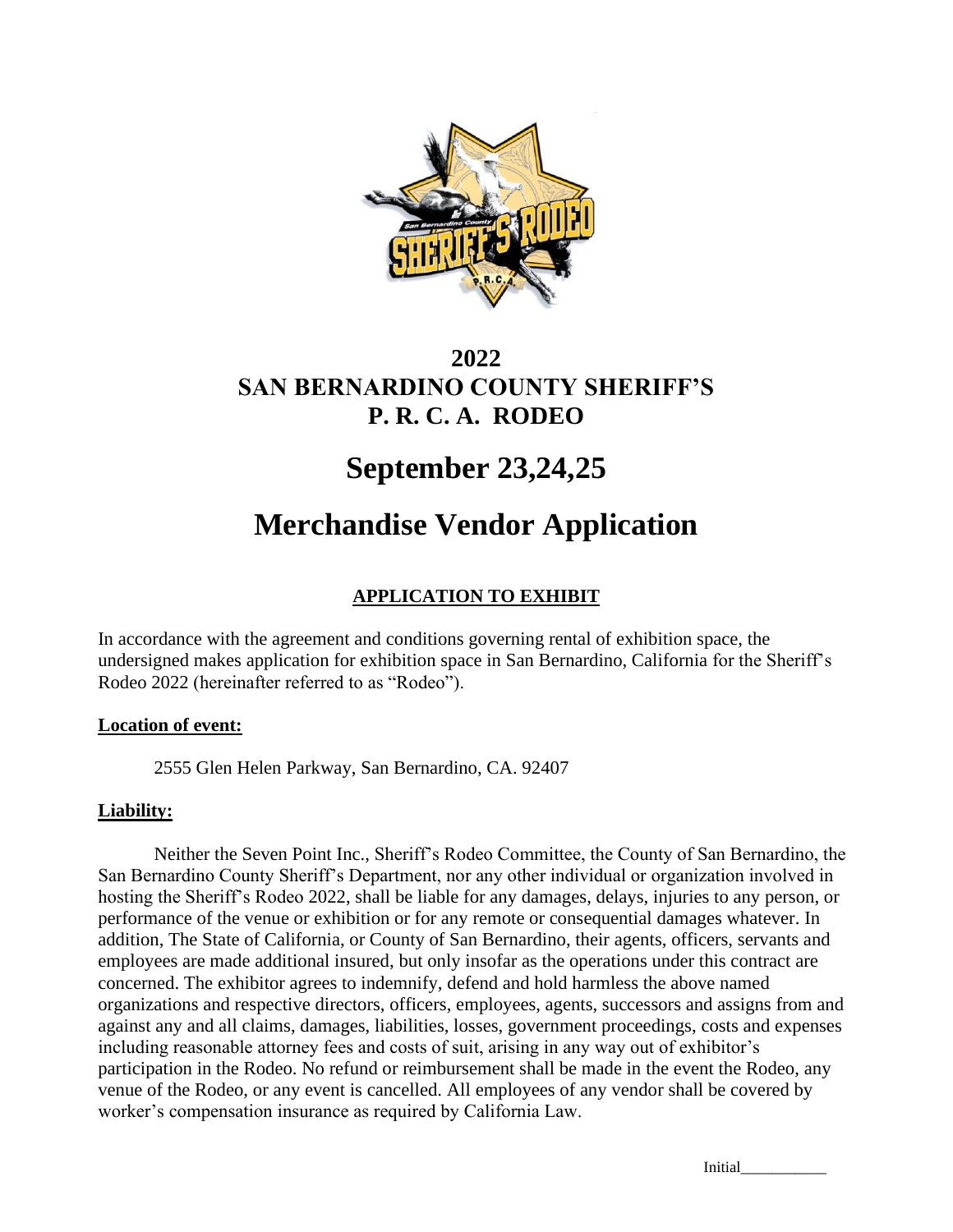## **Page 2: Application to Exhibit**

#### **Rates:**

Booth space within the exhibition area is limited and will be contracted on a "first-paid, firstreserved" basis. A \$100.00 non-refundable deposit is required to secure each booth. Each ten by ten foot exhibition space will be rented at a rate of \$500.00 for the duration of the Rodeo (September 23, 24, 25). Any additional space required by the vendor will result in additional fees. Exhibitor space will include a draped back wall and side dividers. Colors used for the vending area setup are to be uniform and selected by the Rodeo Committee. **The entire rental fees must be paid on or before August 15th, 2022**.

If payment, in the form of a check is returned by your financial institution for "Insufficient Funds", you will be liable for the amount of the check and any bank fees. A criminal investigation may also be conducted and forwarded to the District Attorney's Office for review and filing of criminal charges.

#### **General Policies and Procedures:**

The Rodeo Committee has the sole discretion to approve items exhibitors wish to display or sell. Information regarding and listing all exhibits, posters, banners, decorations, demonstrations and merchandise materials must be submitted with application for approval. Items not specifically listed and approved are subject to later disapproval at the Host's discretion.

Exclusivity is not guaranteed. Major sponsors of the Rodeo may be granted product exclusivity based on the level of their sponsorship.

The Rodeo Committee members may inspect vendors at any time. The Rodeo Committee reserves the right to shut down any booth for non-compliance with any applicable law(s); operating outside of the requested and approved functions(s), or operating in a disrespectful, immoral or unethical manner toward any patron, official, competitor, vendor, county/city employee or any other attendee of the event.

#### **Absolutely NO outside ALCOHOLIC beverages are allowed inside the rodeo grounds or consumed in your vendor space.**

**Exhibitors must stay within the inner boundaries of their booths to display their goods and/or services. (No chairs /tables to be set up outside the booth area). No sales in the stands. Moving exhibits or advertising exhibits in a location other than the vendor's assigned booth is prohibited. No banner, poster, or sign shall exceed the width of the display booth. Exhibits utilizing sound or light displays shall not interfere with, or distract from, any other vendor's display. Food and/or beverage products shall not be displayed or sold without the Host's prior approval.** 

**Booths must be cleared nightly of all trash and debris following each performance. Please leave your booth area the way you received it.** 

Initial\_\_\_\_\_\_\_\_\_\_\_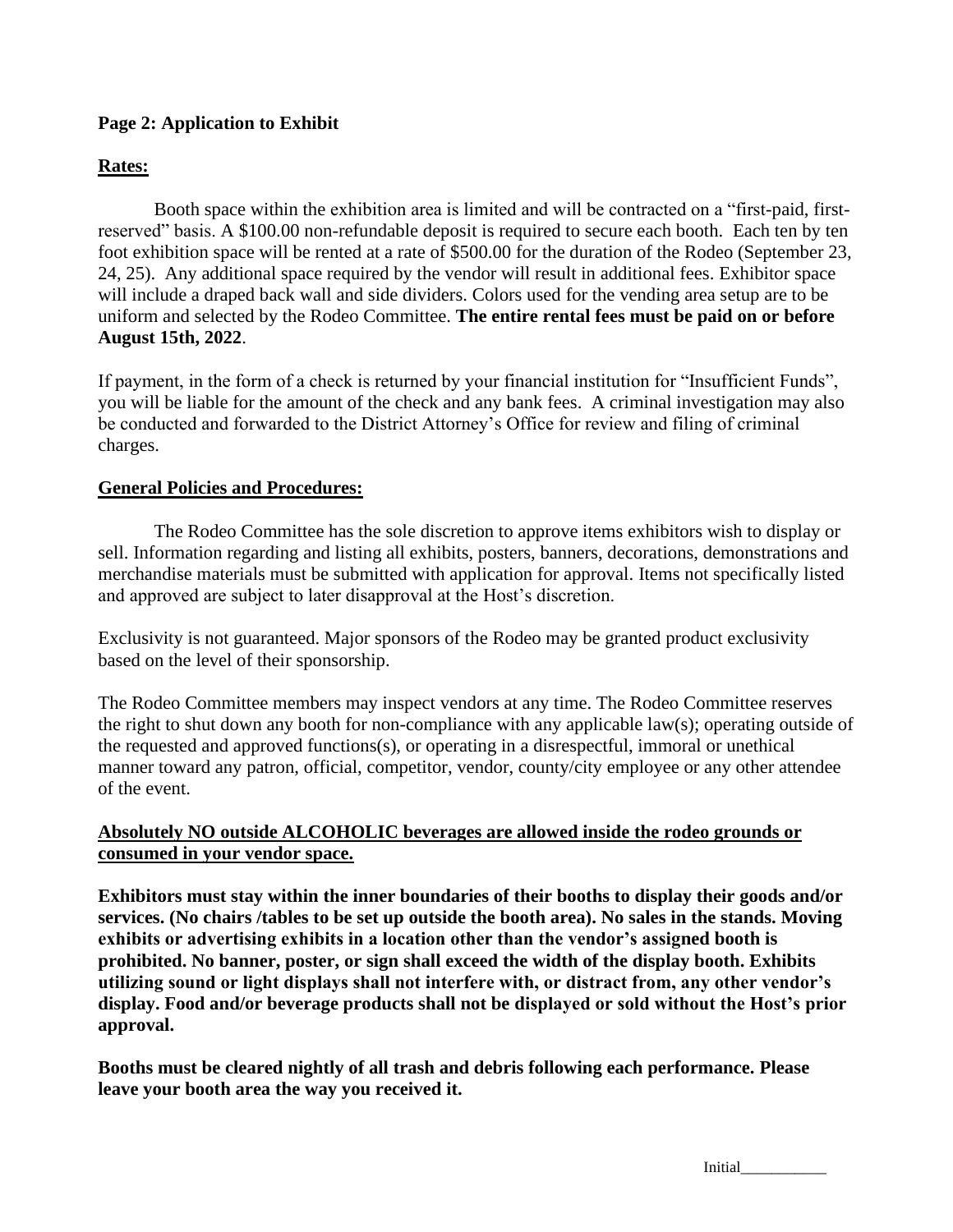#### **Page 3: Application to Exhibit**

## **There is NO overnight camping in either Glen Helen Park, public parking area or in the designated vendor parking area.**

#### **Vendor passes:**

A **MAXIMUM** of 4 people will be given vendor passes, per vendor. Additional passes must be purchased at the ticket rate prices. Each vendor will be issued a daily parking decal free of charge per booth. Any additional vehicles will be charged a nominal parking fee.

#### **Exhibition:**

All exhibits, booths, materials, or other facilities must conform to the codes of the County of San Bernardino, and the State of California. Vendors shall obtain and display a valid vendor permit from the County of San Bernardino. Vendors must also have a valid California seller's permit. All exhibits, materials, and equipment must conform to applicable fire codes. **No open flame cookers or warming units allowed in the vendor area.** 

Any exhibitor showing or vending goods or services displaying any official emblem of the Rodeo, or any other logo or emblem that refers to the Rodeo or its program, must have prior approval in writing from the Rodeo Committee. The sale of these items is prohibited without an agreement in writing and in the possession of the exhibitor for displaying on request. Exhibitors are solely responsible for complying with all copyrights and/or patents by third parties as to all products, exhibits and materials displayed or offered for sale.

#### **Exhibit Security:**

Neither the San Bernardino County Sheriff's Department nor the Rodeo Committee shall be responsible for the loss or damage to exhibits or exhibit material from any cause whatever. Exhibitors shall secure their own exhibits.

#### **Exhibit Deliveries:**

Exhibitors are responsible for the delivery and set-up of their materials in their booths. The Rodeo will not accept delivery of any goods on behalf of any exhibitor. Exhibitors will be liable for their own freight and storage charges. Booths shall be fully dismantled at the conclusion of the Rodeo and any material or equipment furnished by the exhibitor shall be promptly removed.

#### **Exhibit Move-in Times:**

Booths will be available for move-in by vendors on Thursday, September 22, 2020, between 9:00 AM and 2:00 PM, or Friday, September 23, 2020, between 9:00 AM and 2:00 PM **(SUBJECT TO CHANGE)**. The Rodeo Committee shall have sole discretion to determine the location of any booth or space hereunder.

# **ALL VENDOR VEHICLES/TRAILERS MUST BE OUT OF THE RODEO GROUNDS AND IN THE DESIGNATED VENDOR PARKING AREA ONE HOUR PRIOR TO EXHIBITION**

Initial<sub>\_\_\_\_\_\_\_\_\_</sub>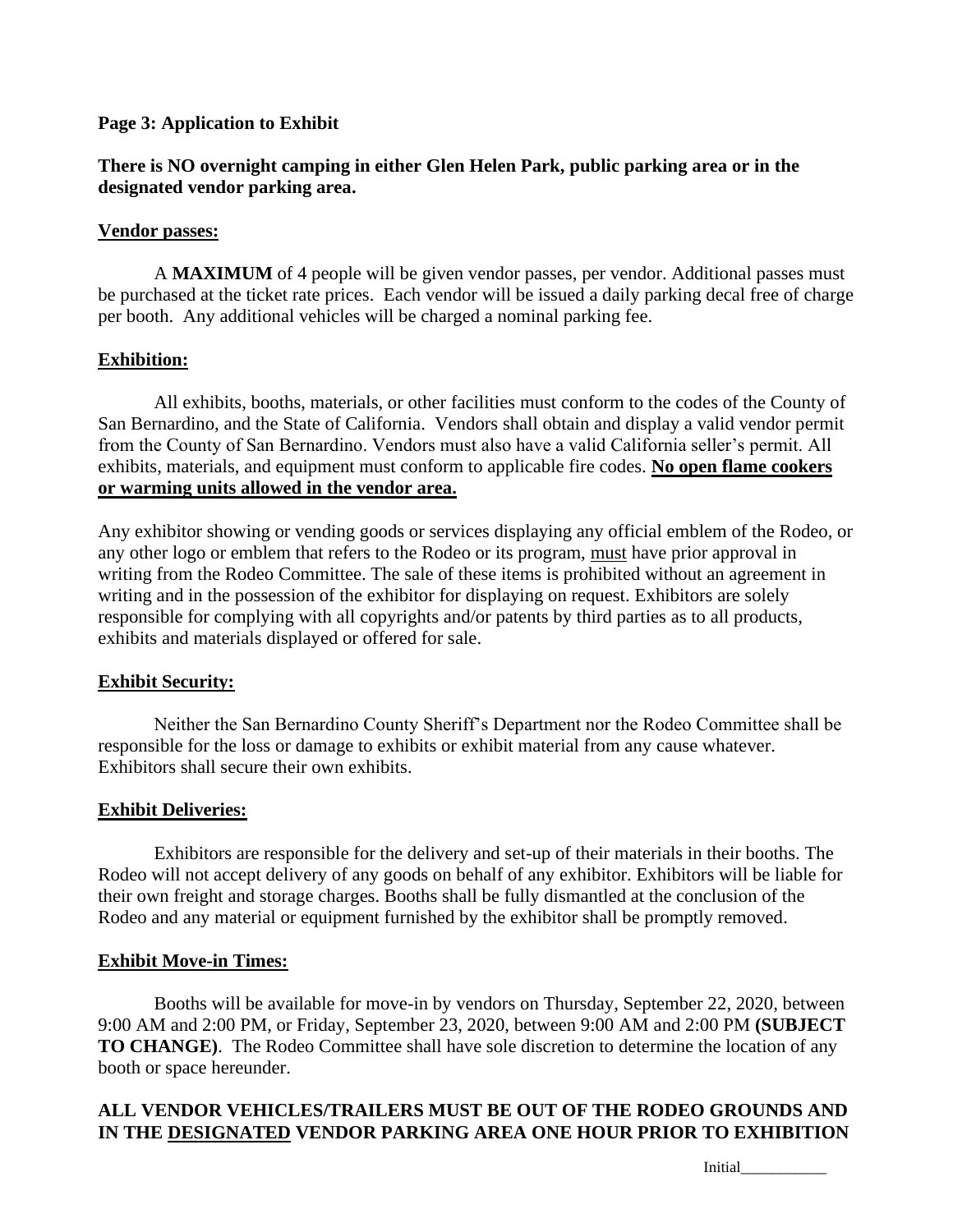#### **Page 4: Application to Exhibit**

# **HOURS. VENDORS ARE NOT ALLOWED TO PARK VEHICLES OR TRAILERS IN THE PUBLIC PARKING AREAS.**

#### **Hours of Exhibition:**

Exhibition hours will be Friday, from 4:00 PM to 11:30 PM; Saturday 4:00 PM to 11:30 PM and Sunday 1:00 PM to 8:00 PM.

#### **Clean-up and Booth Removal:**

Clean-up and removal of your booth/trailer can begin Sunday night, following the event and **only** after guests have left the rodeo grounds. Clean-up and removal can also occur the following day, (Monday) from 7:00 am to 12:00 pm.

#### **Vehicle Exhibits:**

There will be very limited space for vehicle displays in the exhibitor area. Please contact the Rodeo Committee for further information.

#### **Electrical:**

Standard electrical power (1-110v) hook-up will be available at no additional cost to the vendor. Request for special services should be noted on the last page of this contract and must be approved prior to set-up. Any additional cost incurred for "special" electrical needs will be passed on to the vendor. It is recommended that you bring and use a power strip/surge protector to prevent any damage to your equipment.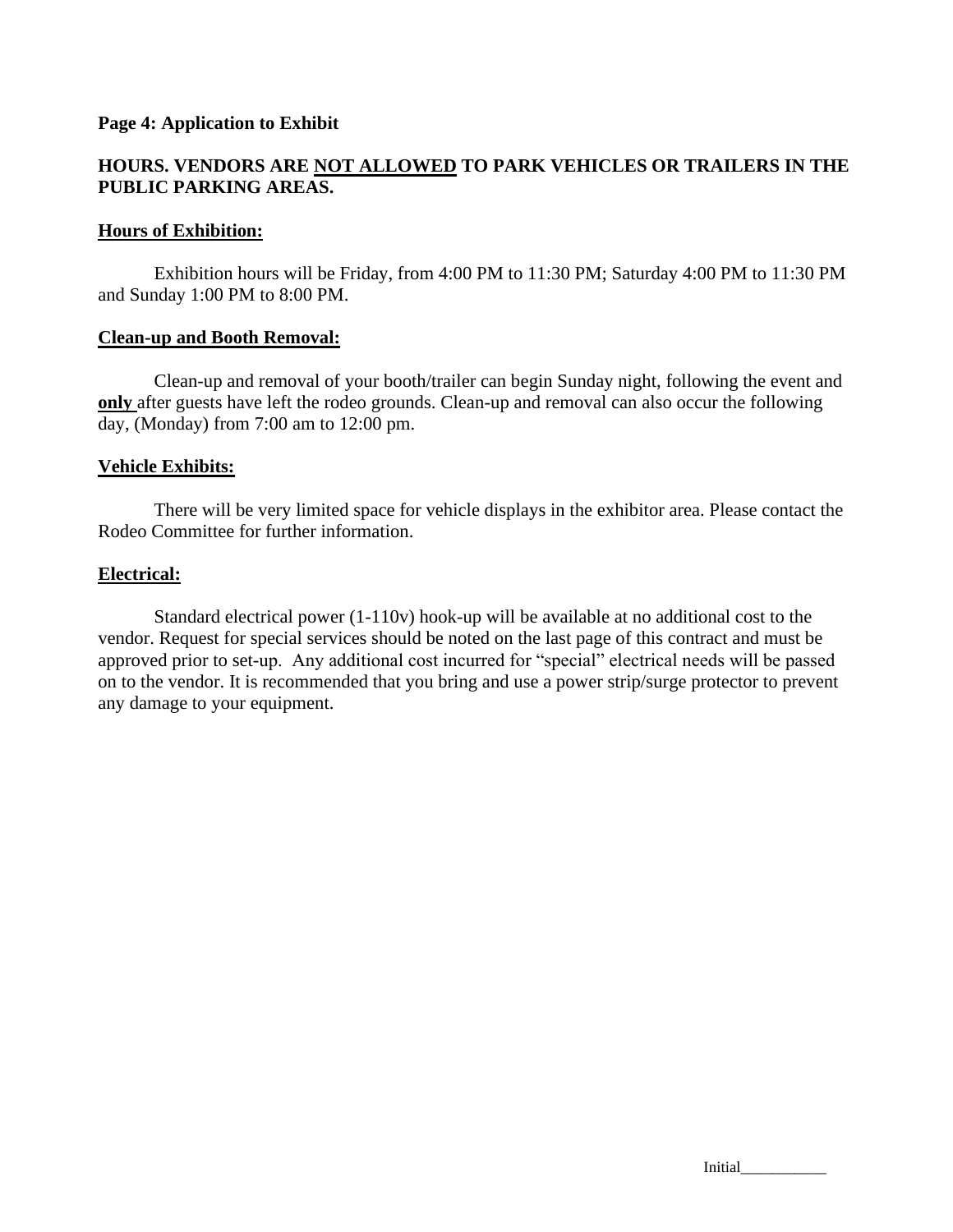# **Page 5: Application to Exhibit**

Applications, deposits and full payment should be mailed to: San Bernardino County Sheriff's Rodeo, P. O. Box 1281, Yucaipa, CA 92399.

\* I hereby give free use of my name and picture in any broadcast, telecast or print media account of this event.

| I have read the above terms and agree to them;                                                                                                                                                                                 |  |
|--------------------------------------------------------------------------------------------------------------------------------------------------------------------------------------------------------------------------------|--|
|                                                                                                                                                                                                                                |  |
|                                                                                                                                                                                                                                |  |
|                                                                                                                                                                                                                                |  |
|                                                                                                                                                                                                                                |  |
|                                                                                                                                                                                                                                |  |
| Email Address: No. 1996. The Contract of the Contract of the Contract of the Contract of the Contract of the Contract of the Contract of the Contract of the Contract of the Contract of the Contract of the Contract of the C |  |
|                                                                                                                                                                                                                                |  |
| Description of material to be sold or displayed<br>(Please attach separate page if additional space is needed)                                                                                                                 |  |
|                                                                                                                                                                                                                                |  |
| ,我们也不能在这里的时候,我们也不能在这里的时候,我们也不能会在这里的时候,我们也不能会在这里的时候,我们也不能会在这里的时候,我们也不能会在这里的时候,我们也不                                                                                                                                              |  |
|                                                                                                                                                                                                                                |  |
|                                                                                                                                                                                                                                |  |
|                                                                                                                                                                                                                                |  |
|                                                                                                                                                                                                                                |  |
|                                                                                                                                                                                                                                |  |
|                                                                                                                                                                                                                                |  |
| Approved/Denied: ___________                                                                                                                                                                                                   |  |
|                                                                                                                                                                                                                                |  |
|                                                                                                                                                                                                                                |  |